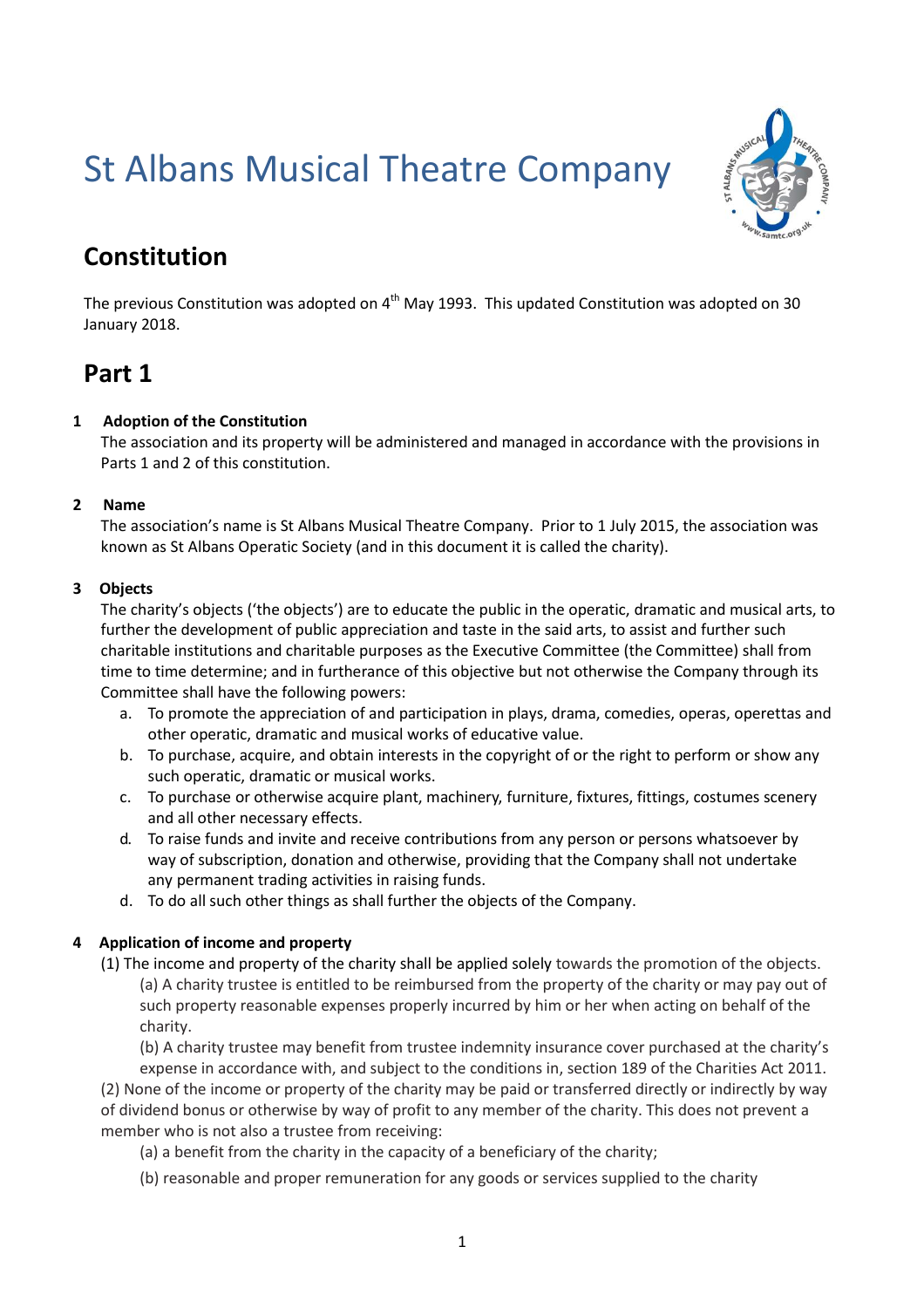#### **5 Benefits and payments to charity trustees and connected persons**

(1) General provisions

No charity trustee or connected person may:

(a) buy or receive any goods or services from the charity on terms preferential to those applicable to members of the public;

(b) sell goods, services or any interest in land to the charity;

(c) be employed by, or receive any remuneration from, the charity;

(d) receive any other financial benefit from the charity;

unless the payment is permitted by sub-clause (2) of this clause, or authorised by the court or the Charity Commission ('the Commission'). In this clause, a 'financial benefit' means a benefit, direct or indirect, which is either money or has a monetary value.

(2) Scope and powers permitting trustees' or connected persons' benefits

(a) A charity trustee or connected person may receive a benefit from the charity in the capacity of a beneficiary of the charity provided that a majority of the trustees do not benefit in this way.

(b) A charity trustee or connected person may enter into a contract for the supply of services, or of goods that are supplied in connection with the provision of services, to the charity where that is permitted in accordance with, and subject to the conditions in, section 185 of the Charities Act 2011.

(c) Subject to sub-clause (3) of this clause a charity trustee or connected person may provide the charity with goods that are not supplied in connection with services provided to the charity by the charity trustee or connected person.

(d) A charity trustee or connected person may receive interest on money lent to the charity at a reasonable and proper rate which must be not more than the Bank of England bank rate (also known as the base rate).

(e) A charity trustee or connected person may receive rent for premises let by the trustee or connected person to the charity. The amount of the rent and the other terms of the lease must be reasonable and proper. The charity trustee concerned must withdraw from any meeting at which such a proposal or the rent or other terms of the lease are under discussion.

(f) A charity trustee or connected person may take part in the normal trading and fundraising activities of the charity on the same terms as members of the public.

(3) Payment for supply of goods only – controls

The charity and its charity trustees may only rely upon the authority provided by sub-clause 2(c) of this clause if each of the following conditions is satisfied:

(a) The amount or maximum amount of the payment for the goods is set out in an agreement in writing between the charity and the charity trustee or connected person supplying the goods ('the supplier') under which the supplier is to supply the goods in question to or on behalf of the charity.

(b) The amount or maximum amount of the payment for the goods does not exceed what is reasonable in the circumstances for the supply of the goods in question.

(c) The other charity trustees are satisfied that it is in the best interests of the charity to contract with the supplier rather than with someone who is not a charity trustee or connected person. In reaching that decision the charity trustees must balance the advantage of contracting with a charity trustee or connected person against the disadvantages of doing so.

(d) The supplier is absent from the part of any meeting at which there is discussion of the proposal to enter into a contract or arrangement with him or her or it with regard to the supply of goods to the charity.

(e) The supplier does not vote on any such matter and is not to be counted when calculating whether a quorum of charity trustees is present at the meeting.

(f) The reason for their decision is recorded by the charity trustees in the minute book.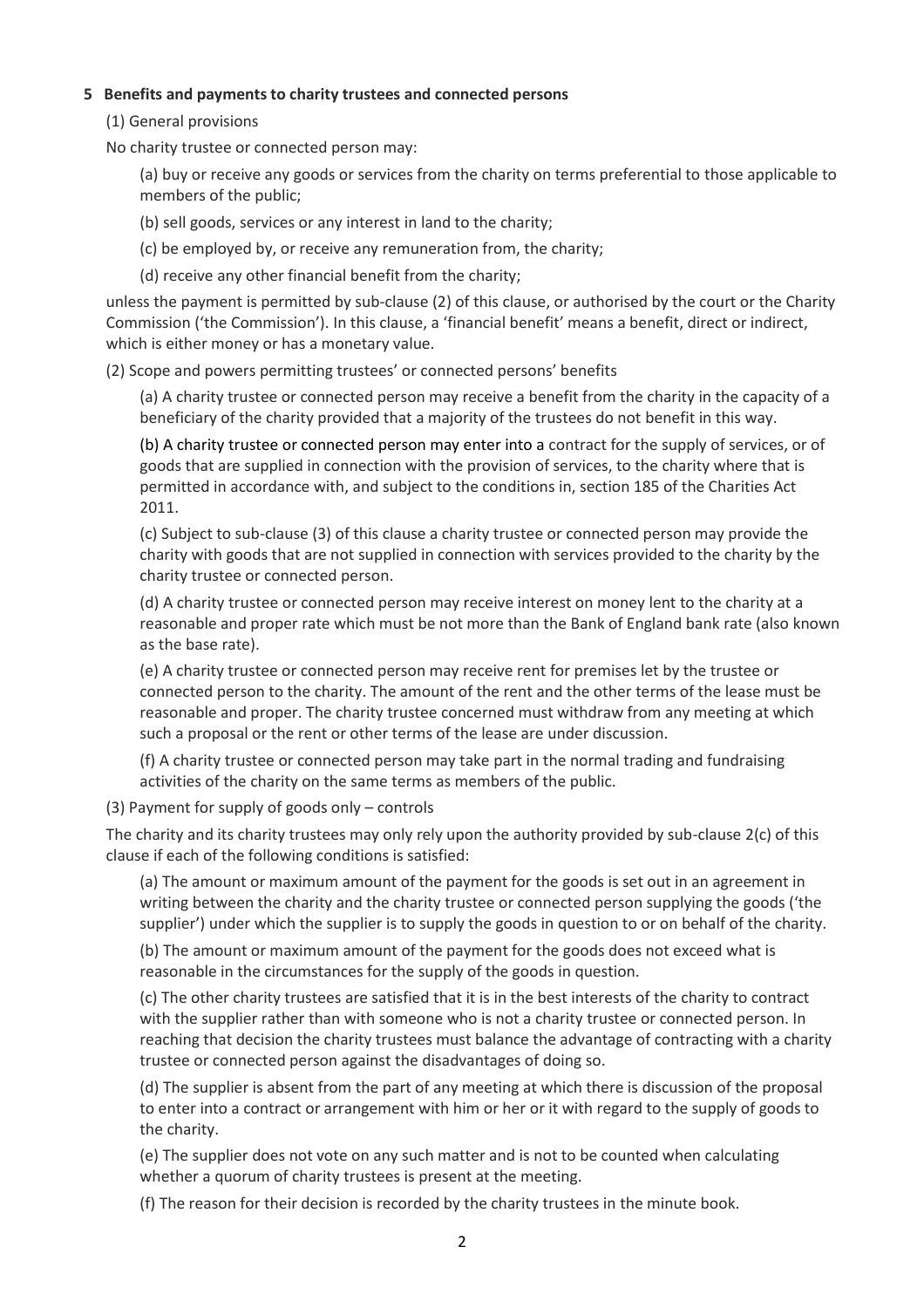(g) A majority of the charity trustees then in office are not in receipt of remuneration or payments authorised by clause 5.

(4) In sub-clauses (2) and (3) of this clause:

(a) 'the charity' includes any company in which the charity:

(i) holds more than 50% of the shares; or

(ii) controls more than 50% of the voting rights attached to the shares; or

(iii) has the right to appoint one or more trustees to the board of the company.

(b) 'connected person' includes any person within the definition set out in clause 34 (Interpretation).

# **6 Dissolution**

The charity shall only be dissolved by resolution passed by a majority of at least five sixths of the voting members present and voting at a special general meeting called for the purpose of considering such dissolution. In the event of dissolution any balance of cash remaining in hand after the realisation of assets and payments of debts shall not be distributed among the Members of the charity but shall be applied for such charitable purposes similar to those of the charity or be paid, distributed or transferred to such charitable institutions or institution having objects similar to the objects of the charity as the executive committee with the consent of the Meeting shall determine.

# **7 Amendment of constitution**

(1) The charity may amend any provision contained in Part 1 of this constitution provided that:

(a) no amendment may be made that would have the effect of making the charity cease to be a charity at law;

(b) no amendment may be made to alter the objects if the change would undermine or work against the previous objects of the charity;

(c) no amendment may be made to clause 3 (Objects), 4 (Application of income and property), clause 5 (Benefits and payments to charity trustees and connected persons), clause 6 (Dissolution) or this clause without the prior consent in writing of the Commission;

(d) any resolution to amend a provision of Part 1 of this constitution is passed by not less than two thirds of the members present and voting at a general meeting.

(2) Any provision contained in Part 2 of this constitution may be amended, provided that any such amendment is made by resolution passed by a simple majority of the members present and voting at a general meeting.

(3) A copy of any resolution amending this constitution shall be sent to the Commission within twenty one days of it being passed

# **Part 2**

# **8 Membership**

Membership shall be governed by the Rules of the association.

### **9 Termination of membership**

Membership shall be governed by the Rules of the association.

### **10. General meetings**

(1) The charity must hold a general meeting within twelve months of the date of the adoption of this constitution.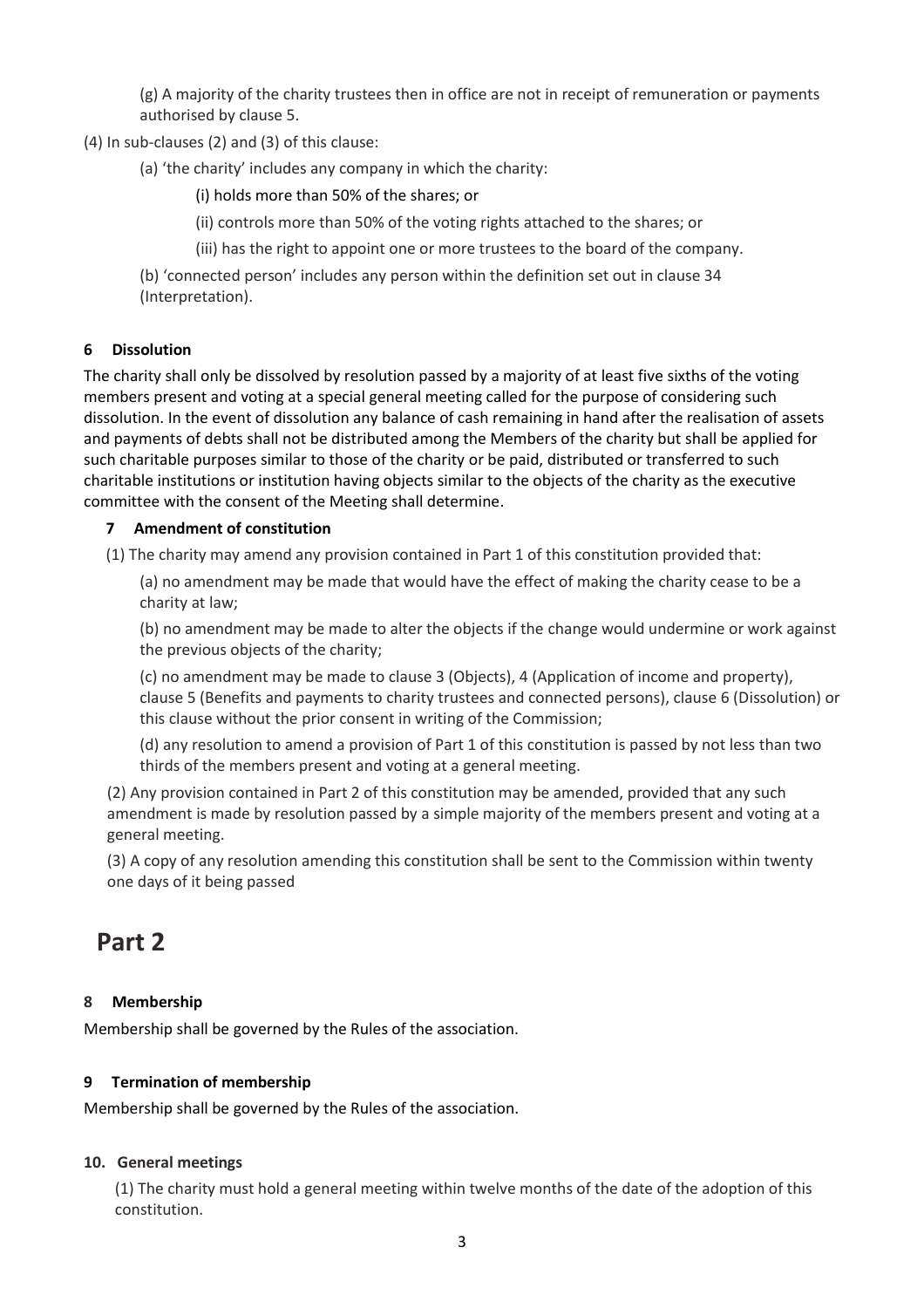(2) An annual general meeting must be held in each subsequent year and not more than fifteen months may elapse between successive annual general meetings.

(3) All general meetings other than annual general meetings shall be called special general meetings.

(4) The trustees may call a special general meeting at any time.

(5) The trustees must call a special general meeting if requested to do so in writing by at least 15 members or one tenth of the membership, whichever is the greater. The request must state the nature of the business that is to be discussed and no other business shall be transacted at that meeting. If the trustees fail to hold the meeting within twenty-eight days of the request, the members may proceed to call a special general meeting but in doing so they must comply with the provisions of this constitution.

#### **11. Notice**

(1) The minimum period of notice required to hold any general meeting of the charity is fourteen clear days from the date on which the notice is deemed to have been given.

(2) A general meeting may be called by shorter notice, if it is so agreed by all the members entitled to attend and vote.

(3) The notice must specify the date, time and place of the meeting and the general nature of the business to be transacted. If the meeting is to be an annual general meeting, the notice must say so.

(4) The notice must be given to all the members and to the trustees.

#### **12. Quorum**

(1) No business shall be transacted at any general meeting unless a quorum is present.

- (2) A quorum is 25% of the total membership at the time.
- (3) The authorised representative of a member organisation shall be counted in the quorum.

(4) If:

(a) a quorum is not present within half an hour from the time appointed for the meeting; or

(b) during a meeting a quorum ceases to be present,

the meeting shall be adjourned to such time and place as the trustees shall determine.

(5) The trustees must re-convene the meeting and must give at least seven clear days' notice of the reconvened meeting stating the date time and place of the meeting.

(6) If no quorum is present at the re-convened meeting within fifteen minutes of the time specified for the start of the meeting the members present at that time shall constitute the quorum for that meeting.

#### **13. Chair**

(1) General meetings shall be chaired by the person who has been elected as Chair.

(2) If there is no such person or he or she is not present within fifteen minutes of the time appointed for the meeting a trustee nominated by the trustees shall chair the meeting.

(3) If there is only one trustee present and willing to act, he or she shall chair the meeting.

(4) If no trustee is present and willing to chair the meeting within fifteen minutes after the time appointed for holding it, the members present and entitled to vote must choose one of their number to chair the meeting.

#### **14. Adjournments**

(1) The members present at a meeting may resolve that the meeting shall be adjourned.

(2) The person who is chairing the meeting must decide the date time and place at which meeting is to be reconvened unless those details are specified in the resolution.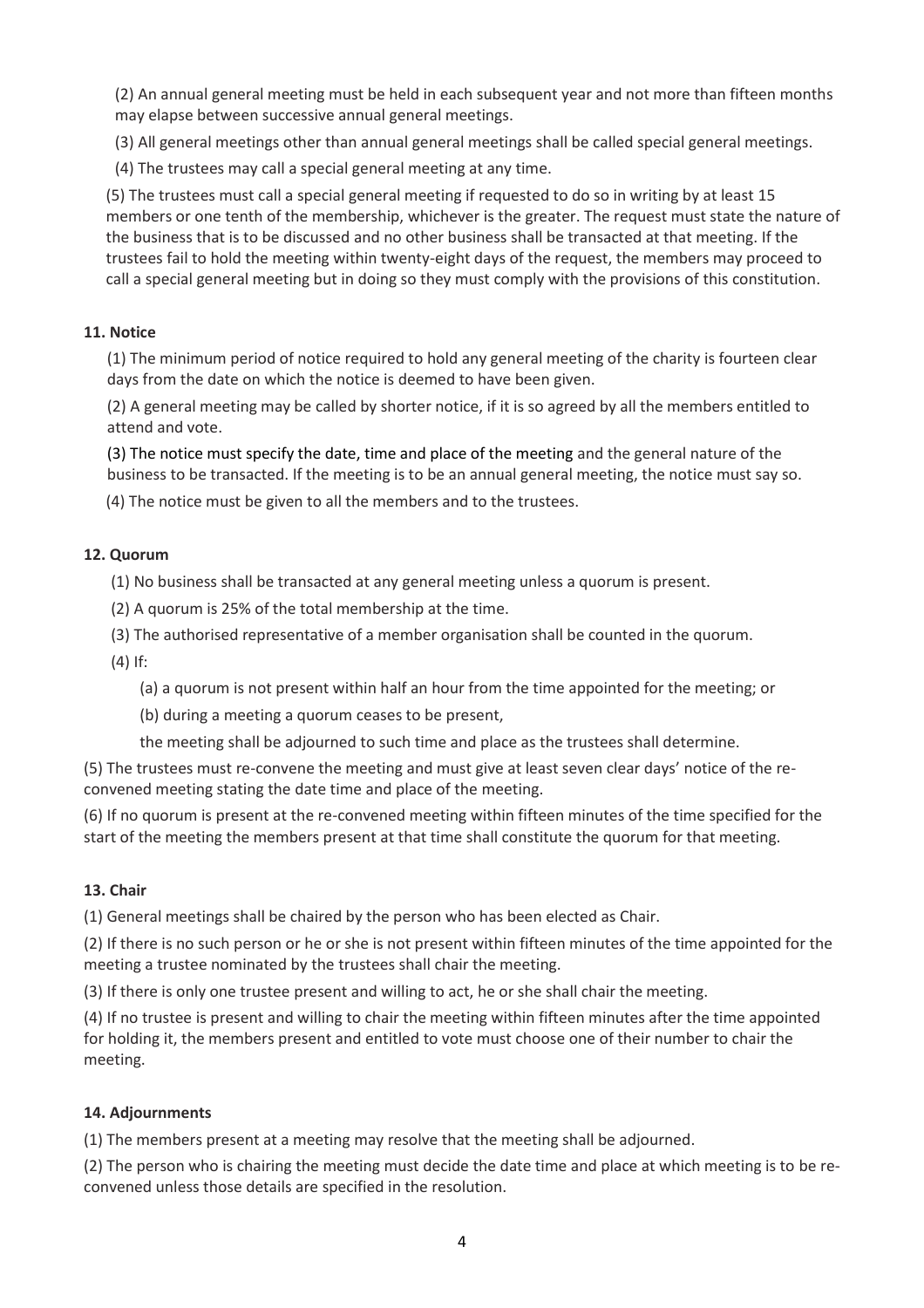(3) No business shall be conducted at an adjourned meeting unless it could properly have been conducted at the meeting had the adjournment not taken place.

(4) If a meeting is adjourned by a resolution of the members for more than seven days, at least seven clear days' notice shall be given of the re-convened meeting stating the date time and place of the meeting.

# **15. Votes**

(1) Only Voting Members as defined in the rules of the association are entitled to vote at general meetings

(2) Each member shall have one vote but if there is an equality of votes the person who is chairing the meeting shall have a casting vote in addition to any other vote he or she may have.

(3) A resolution in writing signed by each member (or in the case of a member that is an organisation, by its authorised representative) who would have been entitled to vote upon it had it been proposed at a general meeting shall be effective. It may comprise several copies each signed by or on behalf of one or more members.

### **16. Representatives of other bodies**

(1) Any organisation that is a member of the charity may nominate any person to act as its representative at any meeting of the charity.

(2) The organisation must give written notice to the charity of the name of its representative. The nominee shall not be entitled to represent the organisation at any meeting unless the notice has been received by the charity. The nominee may continue to represent the organisation until written notice to the contrary is received by the charity.

(3) Any notice given to the charity will be conclusive evidence that the nominee is entitled to represent the organisation or that his or her authority has been revoked. The charity shall not be required to consider whether the nominee has been properly appointed by the organisation.

### **17. Officers and trustees**

(1) The charity and its property shall be managed and administered by a committee comprising the officers and other members elected in accordance with this constitution. The officers and other members of the committee shall be the trustees of the Charity and in this constitution are together called 'the trustees'

(2) The charity shall have the following officers:

- (a) A chair,
- (b) A secretary,
- (c) A treasurer.

(3) A trustee must be eighteen or over and a Performing Member of the association as further set out in the rules of the association.

(4) No one may be appointed a trustee if he or she would be disqualified from acting under the provisions of clause 20.

(5) The number of trustees shall be not less than three but (unless otherwise determined by a resolution of the charity in general meeting) shall not be subject to any maximum.

(6) The first trustees (including officers) shall be those persons elected as trustees and officers at the meeting at which this constitution is adopted.

(7) A trustee may not appoint anyone to act on his or her behalf at meetings of the trustees.

### **18. Appointment of trustees**

Appointment of trustees shall be governed by the Rules of the association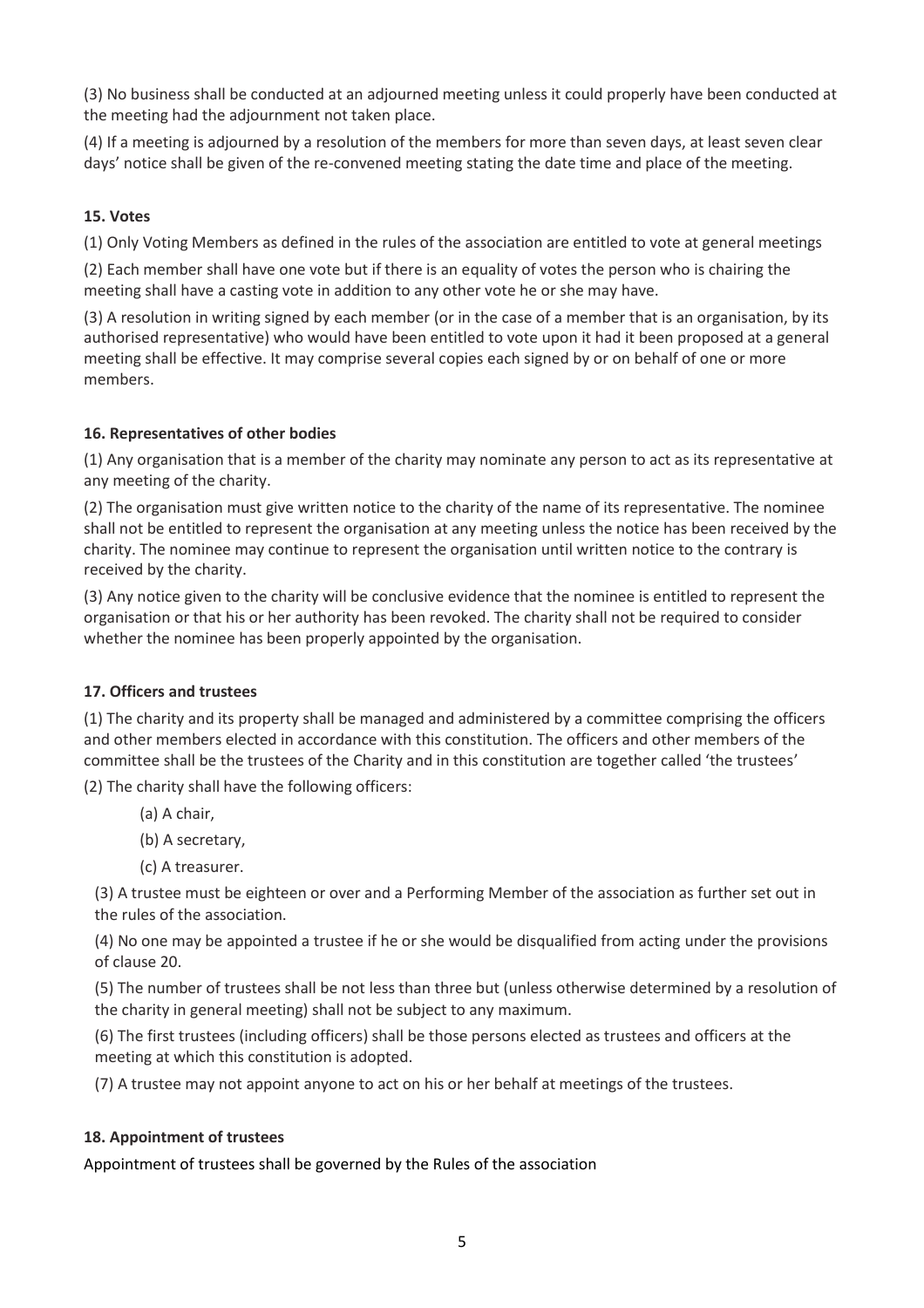#### **19. Powers of trustees**

(1) The trustees must manage the business of the charity and have the following powers in order to further the objects (but not for any other purpose):

(a) to raise funds. In doing so, the trustees must not undertake any taxable permanent trading activity and must comply with any relevant statutory regulations;

(b) to buy, take on lease or in exchange, hire or otherwise acquire any property and to maintain and equip it for use;

(c) to sell, lease or otherwise dispose of all or any part of the property belonging to the charity. In exercising this power, the trustees must comply as appropriate with sections 117 - 122 of the Charities Act 2011;

(d) to borrow money and to charge the whole or any part of the property belonging to the charity as security for repayment of the money borrowed. The trustees must comply as appropriate with sections 124 - 126 of the Charities Act 2011, if they intend to mortgage land;

(e) to co-operate with other charities, voluntary bodies and statutory authorities and to exchange information and advice with them;

(f) to establish or support any charitable trusts, associations or institutions formed for any of the charitable purposes included in the objects;

(g) to set aside income as a reserve against future expenditure but only in accordance with a written policy about reserves;

(h) to obtain and pay for such goods and services as are necessary for carrying out the work of the charity;

(i) to open and operate such bank and other accounts as the trustees consider necessary and to invest funds and to delegate the management of funds in the same manner and subject to the same conditions as the trustees of a trust are permitted to do by the Trustee Act 2000;

(j) to do all such other lawful things as are necessary for the achievement of the objects.

(2) No alteration of this constitution or any special resolution shall have retrospective effect to invalidate any prior act of the trustees.

(3) Any meeting of trustees at which a quorum is present at the time the relevant decision is made may exercise all the powers exercisable by the trustees.

### **20. Disqualification and removal of trustees**

A trustee shall cease to hold office if he or she:

(1) is disqualified from acting as a trustee by virtue of sections 178 and 179 of the Charities Act 2011 (or any statutory re-enactment or modification of that provision);

(2) ceases to be a member of the charity;

(3) in the written opinion, given to the charity, of a registered medical practitioner treating that person, has become physically or mentally incapable of acting as a trustee and may remain so for more than three months;

(4) resigns as a trustee by notice to the charity (but only if at least two trustees will remain in office when the notice of resignation is to take effect); or

(5) is absent without the permission of the trustees from all their meetings held within a period of six consecutive months and the trustees resolve that his or her office be vacated.

### **21. Proceedings of trustees**

(1) The trustees may regulate their proceedings as they think fit, subject to the provisions of this constitution.

(2) Any trustee may call a meeting of the trustees.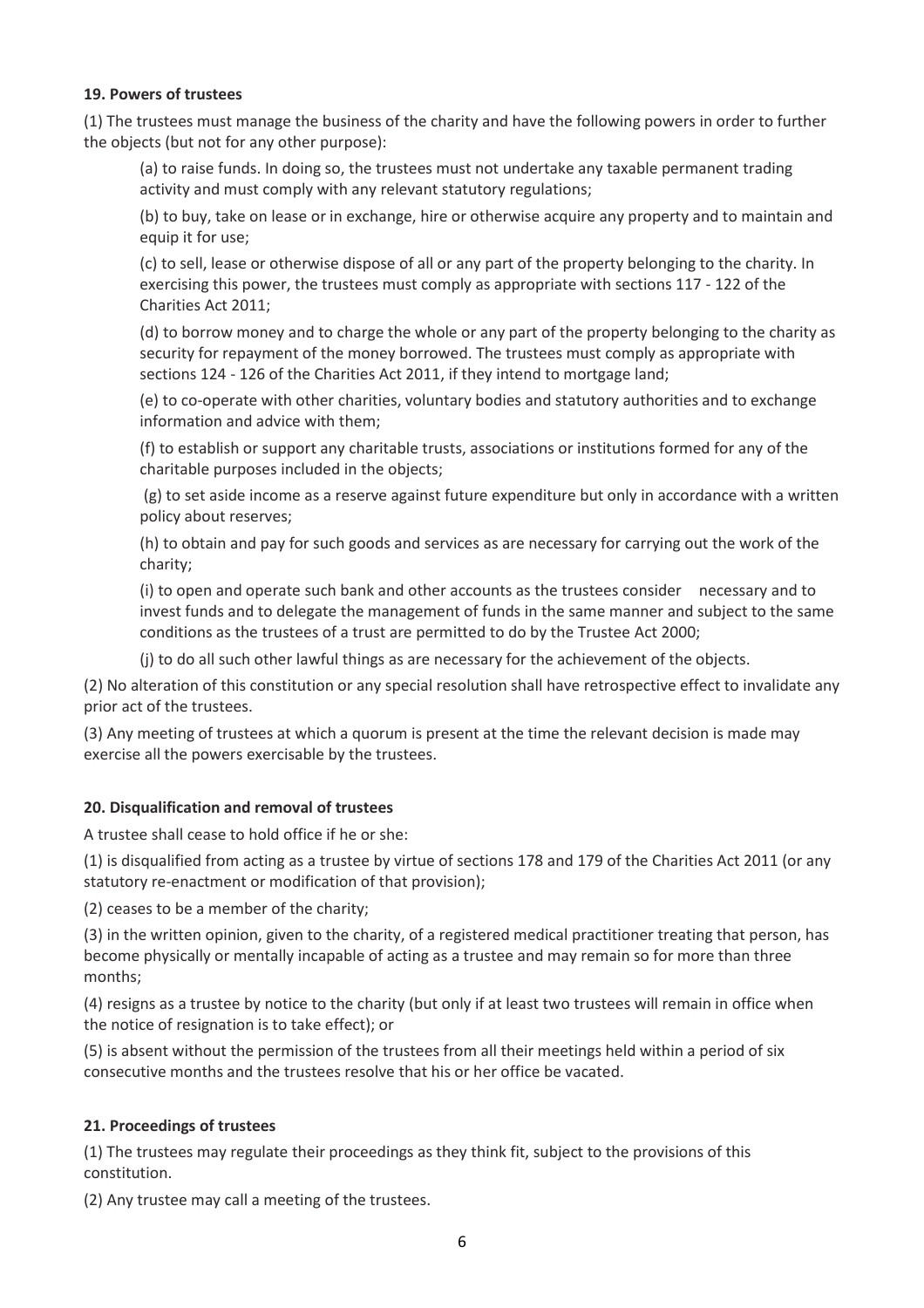(3) The secretary must call a meeting of the trustees if requested to do so by a trustee.

(4) Questions arising at a meeting must be decided by a majority of votes.

(5) In the case of an equality of votes, the person who chairs the meeting shall have a second or casting vote.

(6) No decision may be made by a meeting of the trustees unless a quorum is present at the time the decision is purported to be made.

(7) The quorum shall be five members or 50% whichever is greater or the number nearest to one-third of the total number of trustees, whichever is the greater or such larger number as may be decided from time to time by the trustees.

(8) A trustee shall not be counted in the quorum present when any decision is made about a matter upon which that trustee is not entitled to vote.

(9) If the number of trustees is less than the number fixed as the quorum, the continuing trustees or trustee may act only for the purpose of filling vacancies or of calling a general meeting.

(10) The person elected as the Chair shall chair meetings of the trustees.

(11) If the Chair is unwilling to preside or is not present within ten minutes after the time appointed for the meeting, the trustees present may appoint one of their number to chair that meeting.

(12) The person appointed to chair meetings of the trustees shall have no functions or powers except those conferred by this constitution or delegated to him or her in writing by the trustees.

(13) A resolution in writing signed by all the trustees entitled to receive notice of a meeting of trustees or of a committee of trustees and to vote upon the resolution shall be as valid and effectual as if it had been passed at a meeting of the trustees or (as the case may be) a committee of trustees duly convened and held.

(14) The resolution in writing may comprise several documents containing the text of the resolution in like form each signed by one or more trustees.

### **22. Conflicts of interests and conflicts of loyalties**

A charity trustee must:

(1) declare the nature and extent of any interest, direct or indirect, which he or she has in a proposed transaction or arrangement with the charity or in any transaction or arrangement entered into by the charity which has not been previously declared; and

(2) absent himself or herself from any discussions of the charity trustees in which it is possible that a conflict will arise between his or her duty to act solely in the interests of the charity and any personal interest (including but not limited to any personal financial interest).

Any charity trustee absenting himself or herself from any discussions in accordance with this clause must not vote or be counted as part of the quorum in any decision of the charity trustees on the matter.

### **23. Saving provisions**

(1) Subject to sub-clause (2) of this clause, all decisions of the charity trustees, or of a committee of the charity trustees, shall be valid notwithstanding the participation in any vote of a charity trustee:

(a) who is disqualified from holding office;

(b) who had previously retired or who had been obliged by this constitution to vacate office;

(c) who was not entitled to vote on the matter, whether by reason of a conflict of interests or otherwise;

if, without the vote of that charity trustee and that charity trustee being counted in the quorum, the decision has been made by a majority of the charity trustees at a quorate meeting.

(2) Sub-clause (1) of this clause does not permit a charity trustee to keep any benefit that may be conferred upon him or her by a resolution of the charity trustees or of a committee of charity trustees if, but for sub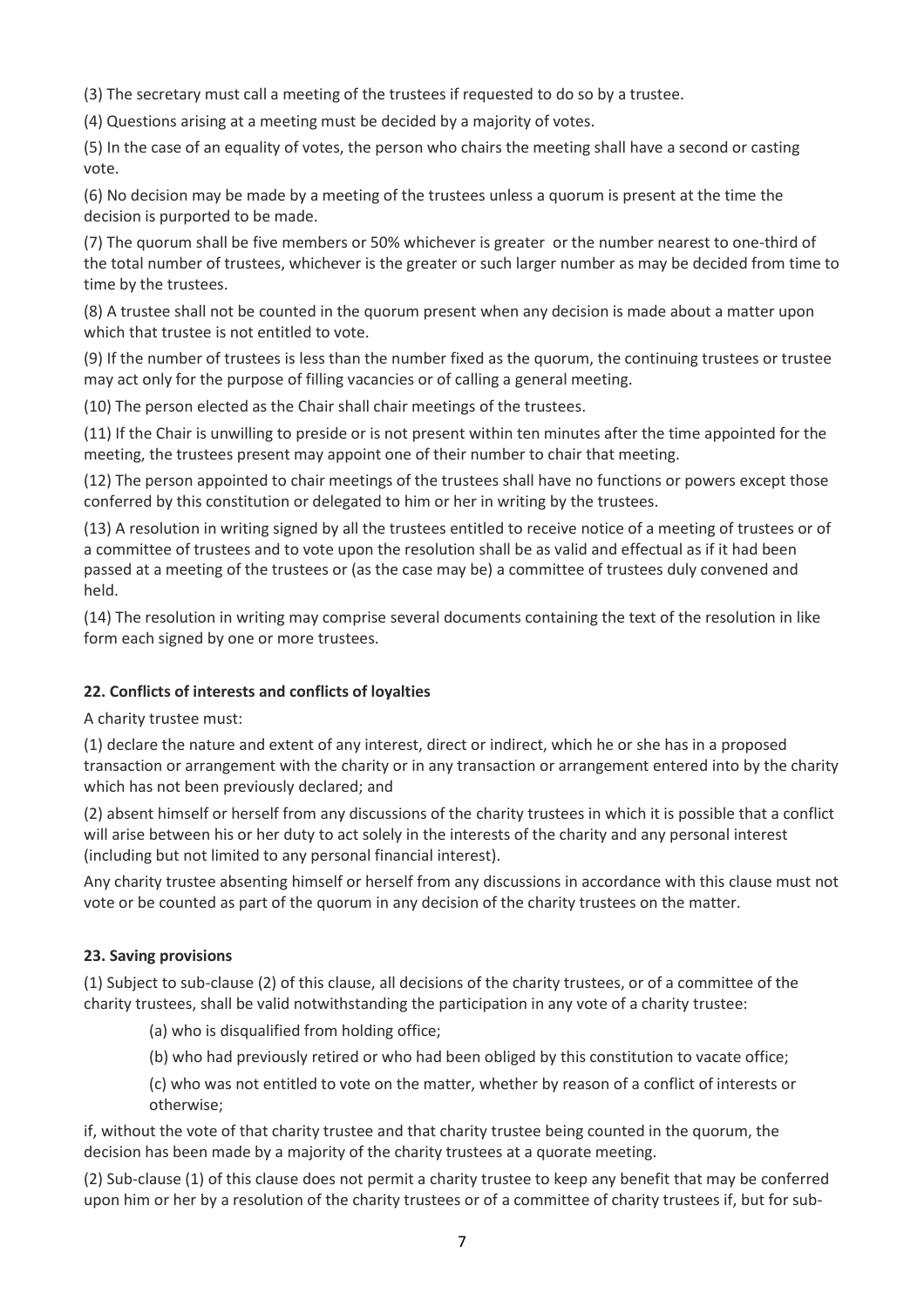clause (1), the resolution would have been void, or if the charity trustee has not complied with clause 22 (Conflicts of interests and conflicts of loyalties).

# **24. Delegation**

(1) The trustees may delegate any of their powers or functions to a committee of two or more trustees but the terms of any such delegation must be recorded in the minute book.

(2) The trustees may impose conditions when delegating, including the conditions that:

(a) the relevant powers are to be exercised exclusively by the committee to whom they delegate;

(b) no expenditure may be incurred on behalf of the charity except in accordance with a budget previously agreed with the trustees.

(3) The trustees may revoke or alter a delegation.

(4) All acts and proceedings of any committees must be fully and promptly reported to the trustees.

# **25. Irregularities in proceedings**

(1) Subject to sub-clause (2) of this clause, all acts done by a meeting of Trustees, or of a committee of trustees, shall be valid notwithstanding the participation in any vote of a trustee:

(a) who was disqualified from holding office;

(b) who had previously retired or who had been obliged by the constitution to vacate office;

(c) who was not entitled to vote on the matter, whether by reason of a conflict of interests or otherwise;

if, without:

(d) the vote of that trustee; and

(e) that trustee being counted in the quorum,

the decision has been made by a majority of the trustees at a quorate meeting.

(2) Sub-clause (1) of this clause does not permit a trustee to keep any benefit that may be conferred upon him or her by a resolution of the trustees or of a committee of trustees if the resolution would otherwise have been void.

(3) No resolution or act of

- (a) the trustees
- (b) any committee of the trustees
- (c) the charity in general meeting

shall be invalidated by reason of the failure to give notice to any trustee or member or by reason of any procedural defect in the meeting unless it is shown that the failure or defect has materially prejudiced a member or the beneficiaries of the charity.

### **26. Minutes**

The trustees must keep minutes of all:

(1) appointments of officers and trustees made by the trustees;

- (2) proceedings at meetings of the charity;
- (3) meetings of the trustees and committees of trustees including:
	- (a) the names of the trustees present at the meeting;
	- (b) the decisions made at the meetings; and
	- (c) where appropriate the reasons for the decisions.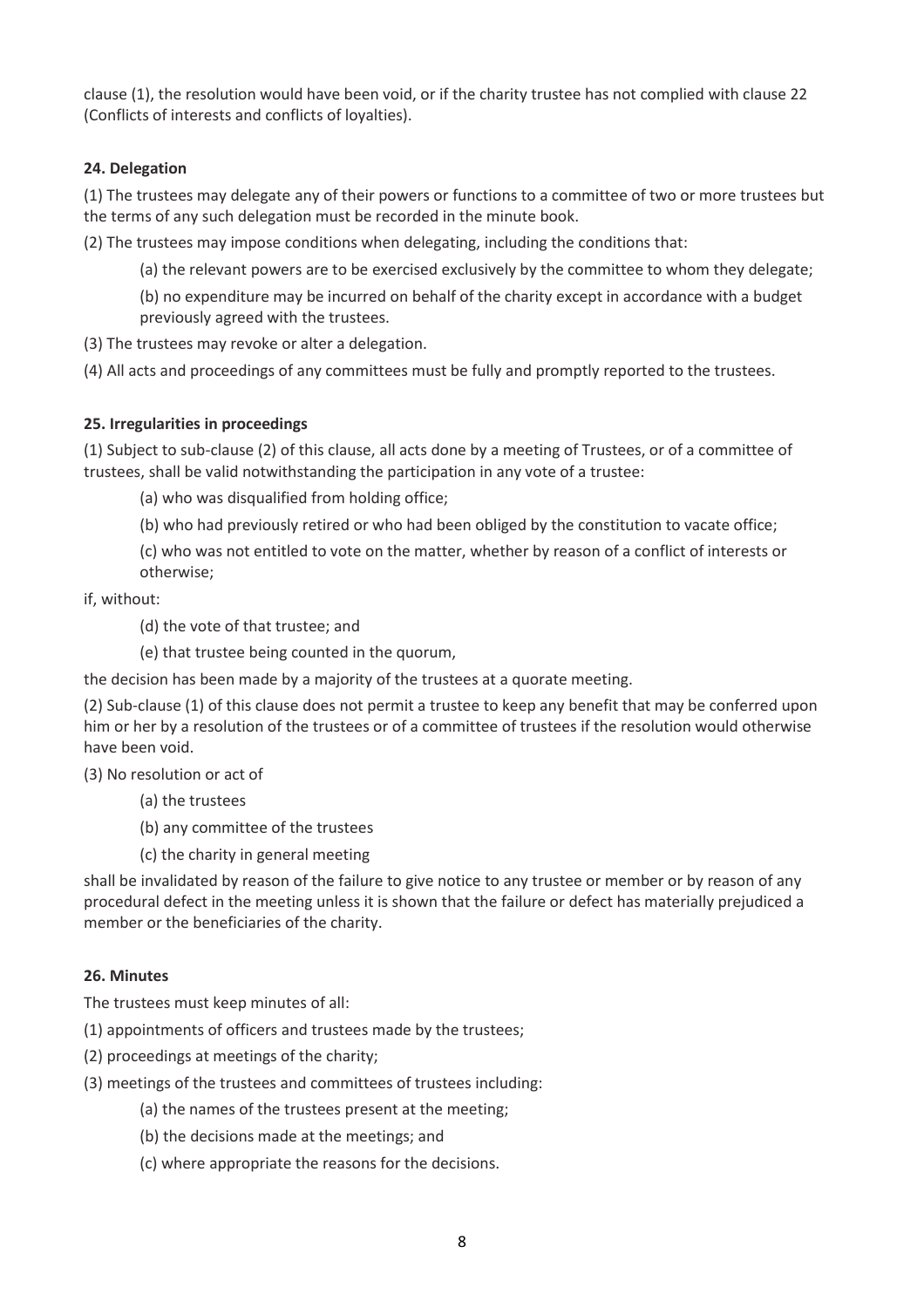### **27. Accounts, Annual Report, Annual Return**

(1) The trustees must comply with their obligations under the Charities Act 2011 with regard to:

- (a) the keeping of accounting records for the charity;
- (b) the preparation of annual statements of account for the charity;
- (c) the transmission of the statements of account to the Commission;
- (d) the preparation of an Annual Report and its transmission to the Commission;
- (e) the preparation of an Annual Return and its transmission to the Commission.

(2) Accounts must be prepared in accordance with the appropriate guidance from the Commission, currently on the basis of receipts and payments.

#### **28. Registered particulars**

The trustees must notify the Commission promptly of any changes to the charity's entry on the Central Register of Charities.

#### **29. Property**

(1) The trustees must ensure the title to:

(a) all land held by or in trust for the charity that is not vested in the Official Custodian of Charities; and

(b) all investments held by or on behalf of the charity, is vested either in a corporation entitled to act as custodian trustee or in not less than three individuals appointed by them as holding trustees.

(2) The terms of the appointment of any holding trustees must provide that they may act only in accordance with lawful directions of the trustees and that if they do so they will not be liable for the acts and defaults of the trustees or of the members of the charity.

(3) The trustees may remove the holding trustees at any time.

#### **30. Repair and insurance**

The trustees must keep in repair and insure to their full value against fire and other usual risks all the buildings of the charity (except those buildings that are required to be kept in repair and insured by a tenant). They must also insure suitably in respect of public liability and employer's liability.

#### **31. Notices**

(1) Any notice required by this constitution to be given to or by any person must be:

- (a) in writing; or
- (b) given using electronic communications.
- (2) The charity may give any notice to a member either:
	- (a) personally; or
	- (b) by sending it by post in a prepaid envelope addressed to the member at his or her address; or
	- (c) by leaving it at the address of the member; or
	- (d) by giving it using electronic communications to the member's address.

(3) A member who does not register an address with the charity or who registers only a postal address that is not within the United Kingdom shall not be entitled to receive any notice from the charity.

(4) A member present in person at any meeting of the charity shall be deemed to have received notice of the meeting and of the purposes for which it was called.

(5) (a) Proof that an envelope containing a notice was properly addressed, prepaid and posted shall be conclusive evidence that the notice was given.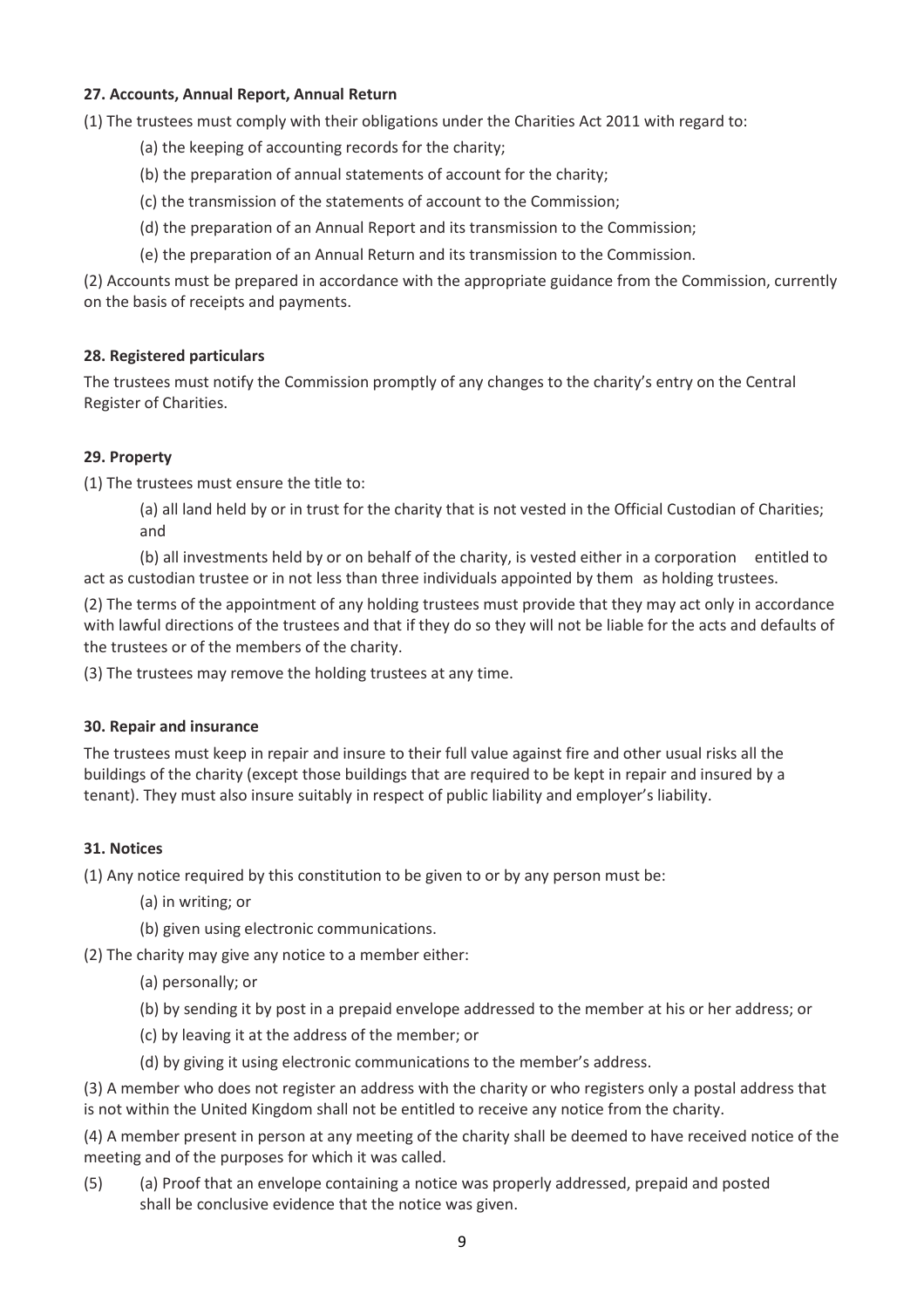(b) Proof that a notice contained in an electronic communication was sent in accordance with guidance issued by the Institute of Chartered Secretaries and Administrators shall be conclusive evidence that the notice was given.

(c) A notice shall be deemed to be given 48 hours after the envelope containing it was posted or, in the case of an electronic communication, 48 hours after it was sent.

#### **32. Rules**

(1) The trustees may from time to time make rules or bye-laws for the conduct of their business.

(2) The bye-laws may regulate the following matters but are not restricted to them:

(a) the admission of members of the charity (including the admission of organisations to membership) and the rights and privileges of such members, and the entrance fees, subscriptions and other fees or payments to be made by members;

(b) the conduct of members of the charity in relation to one another, and to the charity's employees and volunteers;

(c) the setting aside of the whole or any part or parts of the charity's premises at any particular time or times or for any particular purpose or purposes;

(d) the procedure at general meeting and meetings of the trustees in so far as such procedure is not regulated by this constitution;

(e) the keeping and authenticating of records. (If regulations made under this clause permit records of the charity to be kept in electronic form and requires a trustee to sign the record, the regulations must specify a method of recording the signature that enables it to be properly authenticated.)

(f) generally, all such matters as are commonly the subject matter of the rules of an unincorporated association.

(3) The charity in general meeting has the power to alter, add to or repeal the rules or bye-laws

(4) The trustees must adopt such means as they think sufficient to bring the rules and bye-laws to the notice of members of the charity.

(5) The rules or bye-laws shall be binding on all members of the charity. No rule or bye-law shall be inconsistent with, or shall affect or repeal anything contained in, this constitution.

### **33. Disputes**

If a dispute arises between members of the charity about the validity or propriety of anything done by the members under this constitution, and the dispute cannot be resolved by agreement, the parties to the dispute must first try in good faith to settle the dispute by mediation before resorting to litigation.

### **34. Interpretation**

In this constitution 'connected person' means:

(1) a child, parent, grandchild, grandparent, brother or sister of the trustee;

(2) the spouse or civil partner of the trustee or of any person falling within sub-clause (1) above;

(3) a person carrying on business in partnership with the trustee or with any person falling within sub-clause

- (1) or (2) above;
- (4) an institution which is controlled –

(a) by the trustee or any connected person falling within sub-clause (1), (2), or (3) above; or

(b) by two or more persons falling within sub-clause (4)(a), when taken together

(5) a body corporate in which –

(a) the charity trustee or any connected person falling within sub-clauses (1) to (3) has a substantial interest; or